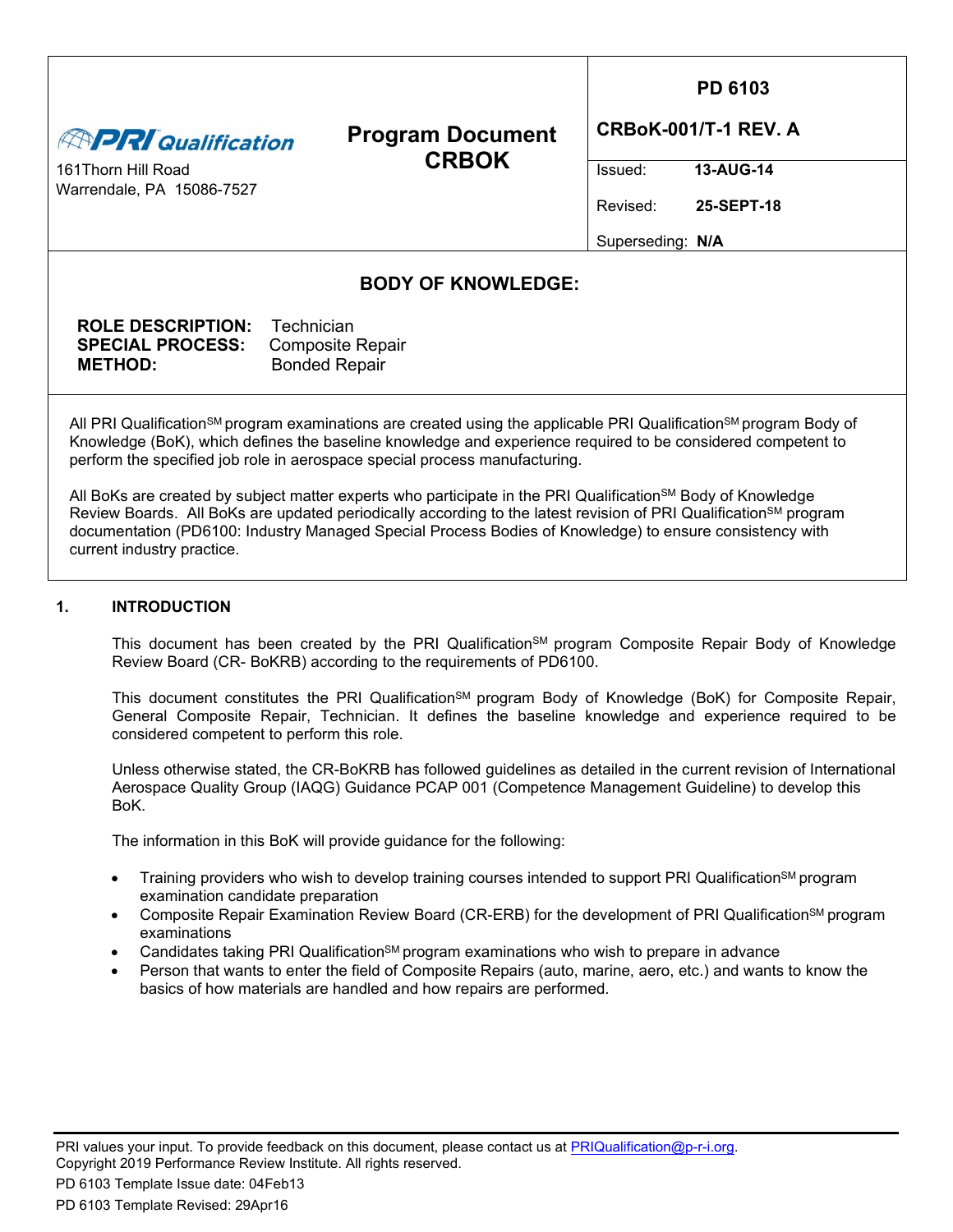### **2. REFERENCES**

PRI Qualification<sup>SM</sup> program documents:

| PD6000 | Governance & Administration of PRI Qualification <sup>SM</sup> Program   |
|--------|--------------------------------------------------------------------------|
| PD6100 | Industry Managed Special Process Bodies of Knowledge                     |
| PD6200 | Industry Managed Special Process Examinations System                     |
| PD6102 | Industry Managed Guidance for Approval of Third-Party Training Providers |
| PD6103 | Appendices                                                               |

International Aerospace Quality Group (IAQG) documents:

IAQG Guidance PCAP 001 Competence Management Guideline

### **3. DEFINITIONS**

**Definitions described within are specific to the Special Process BoK. For program-specific definitions, please refer to either the PD 6000 or the PRI QualificationSM Dictionary.**

BODY OF KNOWLEDGE (BoK): Baseline knowledge and experience required to be considered competent for a target position.

CERTIFICATION CATEGORIES: A class or division of a group based on job function or education, training and experience. There are four categories for composite repair technicians: General Composite Repair Technician, Aerospace Composite Bonded Repair Technician, Metal Bond, and Bolted. Please refer to the current version of PD6000 for equivalent definitions for other special process technologies.

GENERAL EXAMINATION: The general examination is designed to ascertain the candidate's general knowledge required for a particular job, role or activity. All of the questions will be derived from the corresponding BoK.

EXPERIENCE: The accumulation of knowledge or skill that results from direct participation in events or activities over a period of time.

KNOWLEDGE: Information / understanding acquired over a period of time. Information acquired through study and retained over that period of time (education, training, experience etc.) The combination of data and information, to which is added expert opinion, skills and experience, to result in a valuable asset which can be used to aid decision making and problem solving.

LEVEL: A class or division of a group based on education, training and experience. There are 3 levels: Operator/Technician, Planner and Owner. Please refer to the current revision of PD 6000 for definitions of these levels.

METHOD: A well-defined division of a SPECIAL PROCESS widely recognised by industry. A specific area of a special process for example anodizing within Chemical Processing.

NON-SPECIAL PROCESS RELATED REQUIREMENTS: Miscellaneous requirements such as Health and Safety, Environmental, etc.

PERSONAL ATTRIBUTES: A quality or characteristic expected and required for a particular job, role or activity.

PRACTICAL EXAMINATION: The Practical Examination shall consist of a demonstration of proficiency in performing tasks that are typical of those to be accomplished in the performance of the candidate's duties. The examination content is derived from the corresponding BoK.

REPAIR: The rebuilding of a rejected assembly to restore its intended form, fit and function (as defined in AIR4844).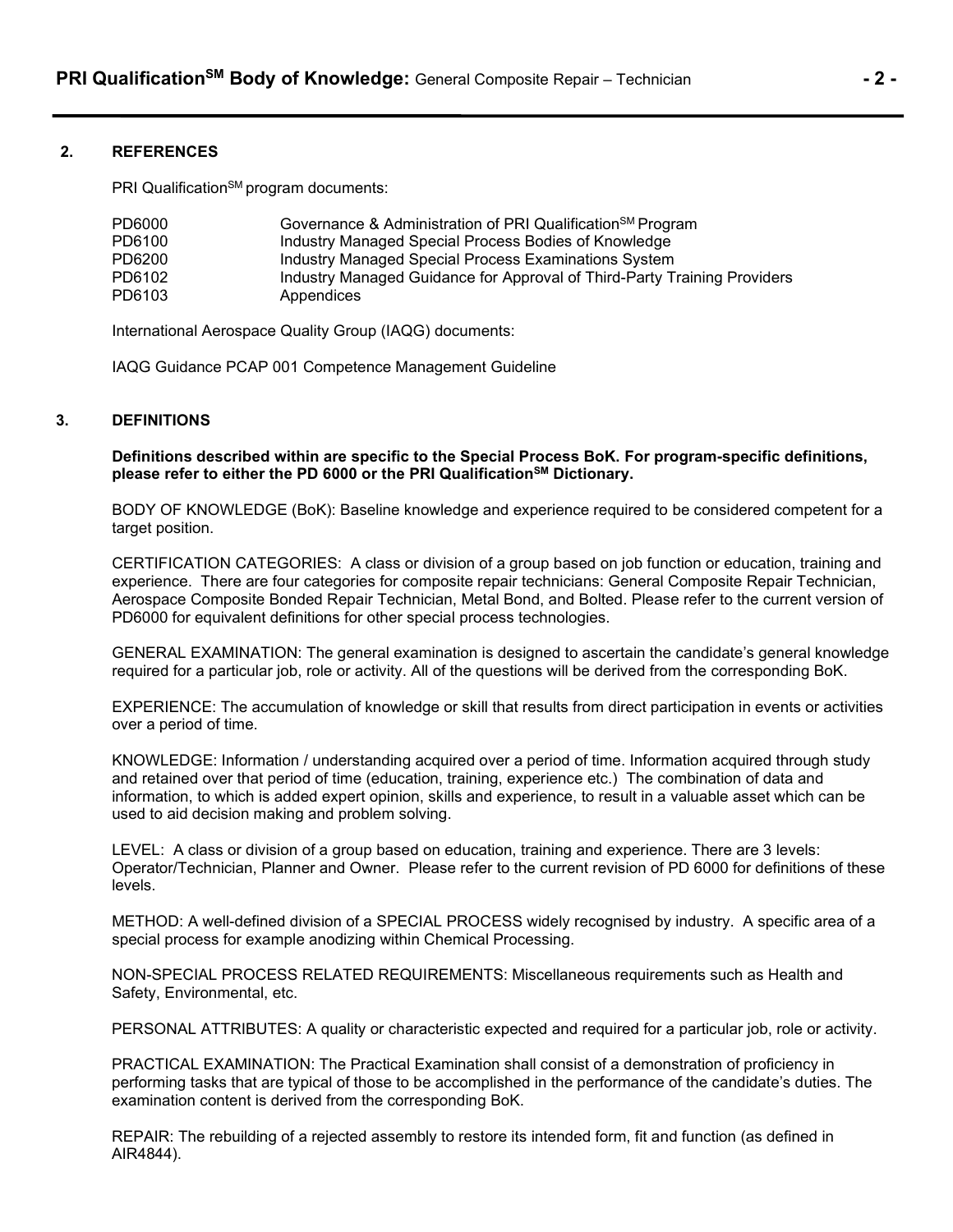SKILL: Ability to perform a particular task. The quality of being able to do something that is acquired or developed through training or experience.

SPECIFIC EXAMINATION: The Specific Examination shall cover requirements and use of the specifications, codes, equipment, operating procedures and test techniques the candidate may use in the performance of his/her duties with the employer. Examination content will be derived from the corresponding BoK where applicable.

WEIGHTING: The "weighting" of each line item, using a scale of 1, 3, 7, 10, (1 being least important; 10 being most important) indicates the relative importance of that aspect of the BoK and will determine the likelihood and frequency of a question on that topic appearing in the examination.

### **4. GUIDANCE TO EXAMINATION CANDIDATES**

All PRI Qualification<sup>SM</sup> program examination candidates are recommended to read all documents referenced in section 2 of this document.

As stated in PRI Qualification<sup>SM</sup> program document PD6200, every exam question shall relate directly to and be derived from the information as detailed in the current revision of the BoK.

Re-assessment of candidates to this Body of Knowledge is required every 3 years (ARP 6262) unless otherwise specified; not to exceed 5 years.

Candidates are therefore advised to ensure familiarity with all aspects of the BoK as detailed in Table 1. This can be done through:

- Self-study
- Completion of internal training
- Completion of external training (a list of Approved Training Providers can be found at [https://p-r-i.org/\)](https://p-r-i.org/)

Records of all qualified personnel shall be maintained and include:

- Date of Qualification
- Results of Written Exam
- Results of Practical Exam (if applicable)
- Summary of Experience (Owner level only)
- **5. LEVELS**

|                    | Level                                                          |                                                                |                                                                |  |  |  |
|--------------------|----------------------------------------------------------------|----------------------------------------------------------------|----------------------------------------------------------------|--|--|--|
| <b>Descriptors</b> | Operator (OP) /<br>Technician (T)                              | Planner (PL)                                                   | Owner (OW)                                                     |  |  |  |
|                    | For descriptions, please refer to<br>current version of PD6000 | For descriptions, please refer to<br>current version of PD6000 | For descriptions, please refer to<br>current version of PD6000 |  |  |  |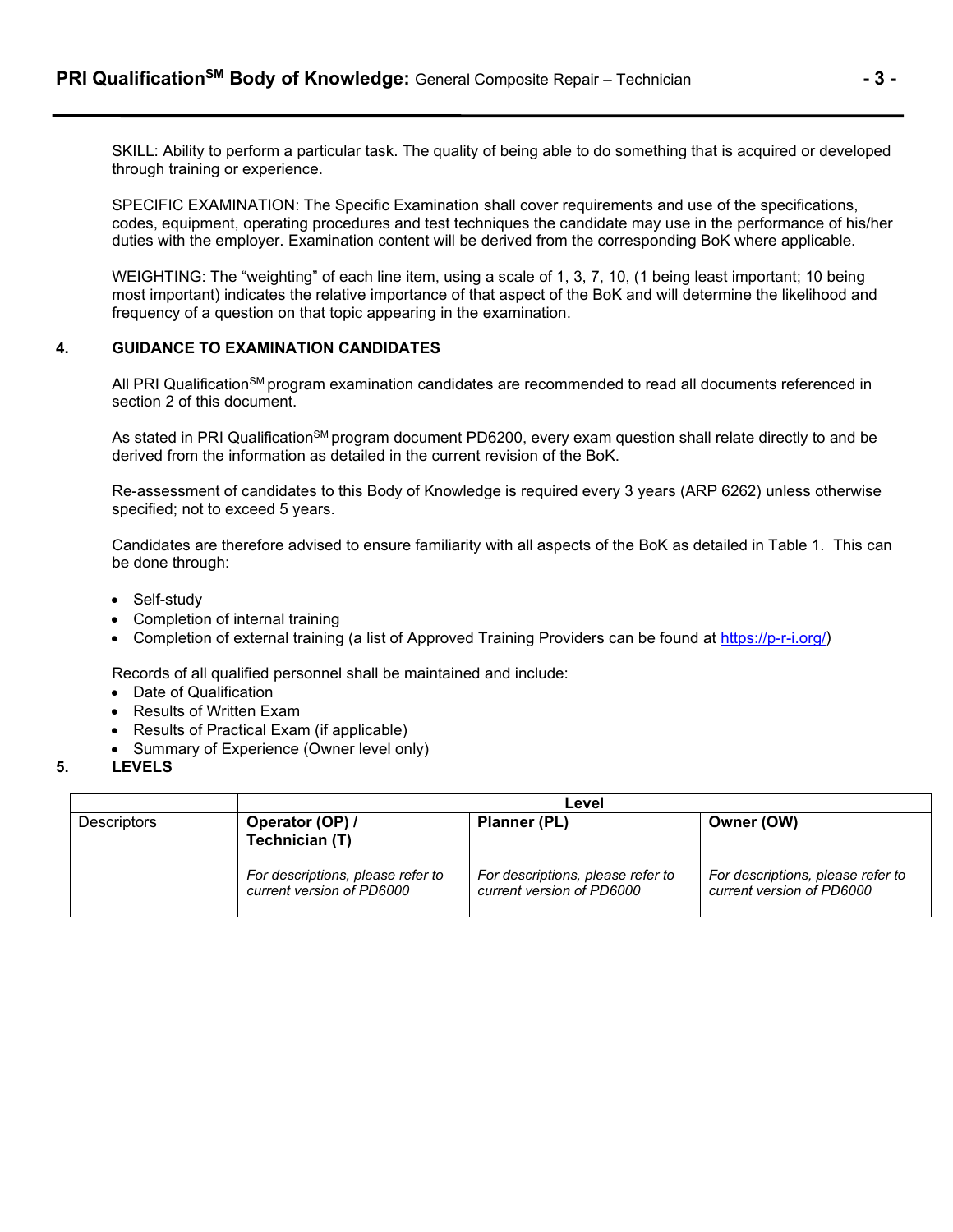| <b>Composite Repair</b><br><b>Specific Criteria</b>                 | <b>Basic understanding of the</b><br>composite bonded repair special<br>processes, methods and tools.<br>Capable of recognizing hidden<br>damage that is uncovered during<br>the repair which may increase the<br>original scope of the repair.<br>Have the skills and knowledge to<br>perform basic repairs to<br>composite parts. Able to follow<br>work instructions and verbal<br>guidelines.<br>Please see AIR 4938 Part 1 for<br>more detail about General<br><b>Composite Repair Technician.</b> | <b>Level N/A for Composite Repair</b>                                                                                                                                                                                | <b>Level N/A for Composite Repair</b> |  |  |
|---------------------------------------------------------------------|---------------------------------------------------------------------------------------------------------------------------------------------------------------------------------------------------------------------------------------------------------------------------------------------------------------------------------------------------------------------------------------------------------------------------------------------------------------------------------------------------------|----------------------------------------------------------------------------------------------------------------------------------------------------------------------------------------------------------------------|---------------------------------------|--|--|
| <b>Technical</b><br>Knowledge                                       | Basic knowledge of the special<br>process, its main processes,<br>methods and tools.                                                                                                                                                                                                                                                                                                                                                                                                                    | Level N/A for Composite Repair                                                                                                                                                                                       | Level N/A for Composite Repair        |  |  |
| <b>Experience</b>                                                   | Sufficient experience to deal with<br>recurrent activity.                                                                                                                                                                                                                                                                                                                                                                                                                                               | Level N/A for Composite Repair                                                                                                                                                                                       | Level N/A for Composite Repair        |  |  |
| <b>Personal Attributes</b>                                          | trustworthiness.                                                                                                                                                                                                                                                                                                                                                                                                                                                                                        | Takes into consideration behavioral characteristics such as but not limited to: team working, communication,<br>direction and purpose, innovation and problem solving, mutual trust and respect, confidentiality and |                                       |  |  |
| <b>Skills</b>                                                       | Describe the activities necessary to perform each level of job function to comply with the Body of Knowledge.                                                                                                                                                                                                                                                                                                                                                                                           |                                                                                                                                                                                                                      |                                       |  |  |
| <b>Non-Special</b><br><b>Process Related</b><br><b>Requirements</b> | Health & Safety, Environmental, Quality System Requirements.                                                                                                                                                                                                                                                                                                                                                                                                                                            |                                                                                                                                                                                                                      |                                       |  |  |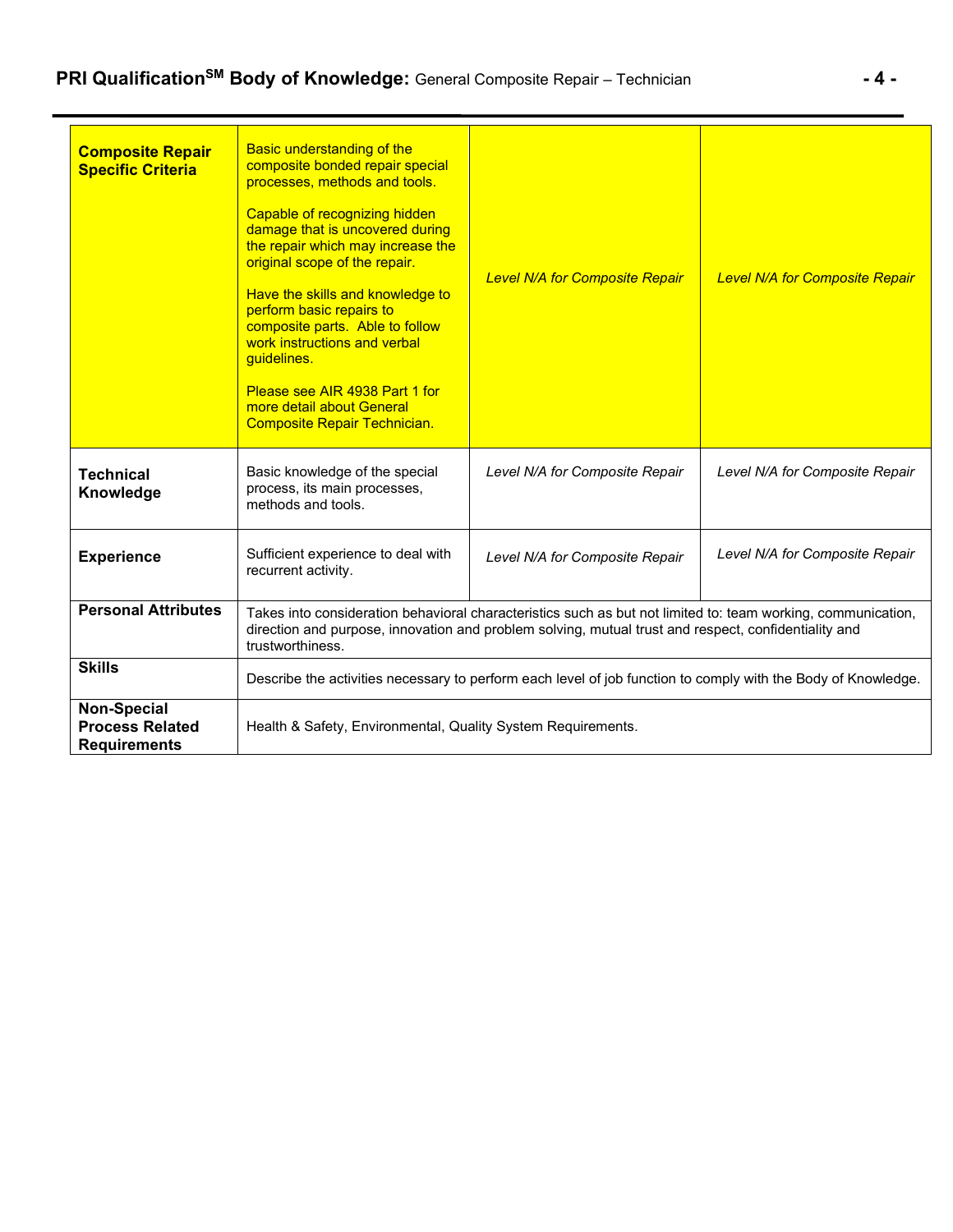# **6**. **TABLE 1**

#### **ROLE DESCRIPTION:** Technician **SPECIAL PROCESS:** Composite Repair **METHOD:** Bonded Repair

**REFERENCE GUIDELINES:** Addendum 1 is a list of the International Standards and Reference Documents applicable to Composites and Composite Repair

| Row<br>#        | <b>COMPETENCE</b>                                                                                                                                                                                                      | (1,3,7,10)<br>Weight | Exam Type<br>Written /<br>Practical | <b>Reference Guidelines</b> |
|-----------------|------------------------------------------------------------------------------------------------------------------------------------------------------------------------------------------------------------------------|----------------------|-------------------------------------|-----------------------------|
|                 | <b>KNOWLEDGE:</b>                                                                                                                                                                                                      |                      |                                     |                             |
|                 | The basic knowledge of the special processes, methods and tools                                                                                                                                                        |                      |                                     |                             |
| $\mathbf{1}$    | <b>IDENTIFY AND / OR DESCRIBE THE FOLLOWING:</b>                                                                                                                                                                       |                      |                                     |                             |
| $\overline{2}$  | Basic composite materials technology and their application (Introduction to<br>Composites)                                                                                                                             | 3                    | Written                             | AIR 4938 Section 5          |
| 3               | The concept of human factors, and what factors are likely causes of<br>accidents and incidents                                                                                                                         | $\mathbf{1}$         | Written                             | AIR 4938 Section 5          |
| 4               | The critical issues in composite maintenance, repair and overhaul                                                                                                                                                      | 3                    | Written                             | AIR 4938 Section 5          |
| $\overline{5}$  | Reinforcement fibers, Aramid, Carbon, Fiberglass and Ceramic etc.                                                                                                                                                      | 3                    | Written                             | AIR 4938 Section 5          |
| $6\phantom{1}6$ | Pre-impregnated materials: manufacturing levels, matrix material, and re-<br>certification and disposal procedures                                                                                                     | 3                    | Written                             | AIR 4938 Section 5          |
| $\overline{7}$  | 1. The types of adhesive, paste/film/foam, properties and their usage<br>2. Adhesive bonding considerations: surface preparation levels, bond line<br>thickness control<br>3. Common failure modes                     | $\overline{7}$       | Written                             | AIR 4938 Section 5          |
| 8               | Material handling and storage, out time records, temperatures, kitting and<br>packaging                                                                                                                                | 3                    | Written                             | AIR 4938 Section 5          |
| 9               | The importance of vacuum bagging, bagging & debagging procedures of<br>components                                                                                                                                      | $\overline{7}$       | Written                             | AIR 4938 Section 5          |
| 10              | 1. The different types of heating and control devices utilized in composite<br>repair, heat lamp, heat gun, heat blanket, hot bonder, oven and autoclave<br>2. Thermocouple types & placement                          | $\overline{7}$       | Written                             | AIR 4938 Section 5          |
| 11              | The OEM manuals used for manufacture and repair of composite structures.                                                                                                                                               | $\mathbf{1}$         | Written                             | AIR 4938 Section 5          |
| 12              | The machining of composites, cutting, trimming, drilling, countersinking and<br>deburring                                                                                                                              | $\overline{7}$       | Written                             | AIR 4938 Section 5          |
| 13              | The basic terms and principles related to composite repairs                                                                                                                                                            | 3                    | Written                             | <b>AIR 4844</b>             |
| 14              | Aircraft applications - composite components in aircraft application                                                                                                                                                   | $\mathbf{1}$         | Written                             | ARP5089                     |
| 15              | Weave styles, ply orientation, lay-up techniques, cutting & applying fabrics<br>and adhesives                                                                                                                          | $\overline{7}$       | Written                             | See Addendum 2              |
| 16              | Accept/Reject criteria for components, materials and repair completion                                                                                                                                                 | 3                    | Written                             | ARP5089 section 6           |
| 17              | Repair instructions, as well as industry standards                                                                                                                                                                     | 3                    | Written                             | See Addendum 1 and 2        |
| 19              | The fundamentals of matrix systems: thermoplastic and thermosetting matrix<br>materials, roles and limitations of matrix materials, mix ratios, fillers, mixing,<br>cure cycle, and matrix cross-linking terminologies | 3                    | Written                             |                             |
| 20              | The fundamentals of structural design (e.g. sandwich structures and solid<br>laminate structures, including Monolithic)                                                                                                | 3                    | Written                             | <b>AIR 4938</b>             |
| 21              | The fundamentals of additional repair considerations such as protective<br>coating or lightning strike materials                                                                                                       | 3                    | Written                             | <b>AIR 4938</b>             |
| 22              | The different fundamental repair techniques such as bonded, co-cured,<br>prepreg repairs, wet Lay-up                                                                                                                   | $\overline{7}$       | Written                             |                             |
| 23              | Simple inspection techniques such as Non-Destructive Inspection (NDI)                                                                                                                                                  | 3                    | Written                             | ARP5089                     |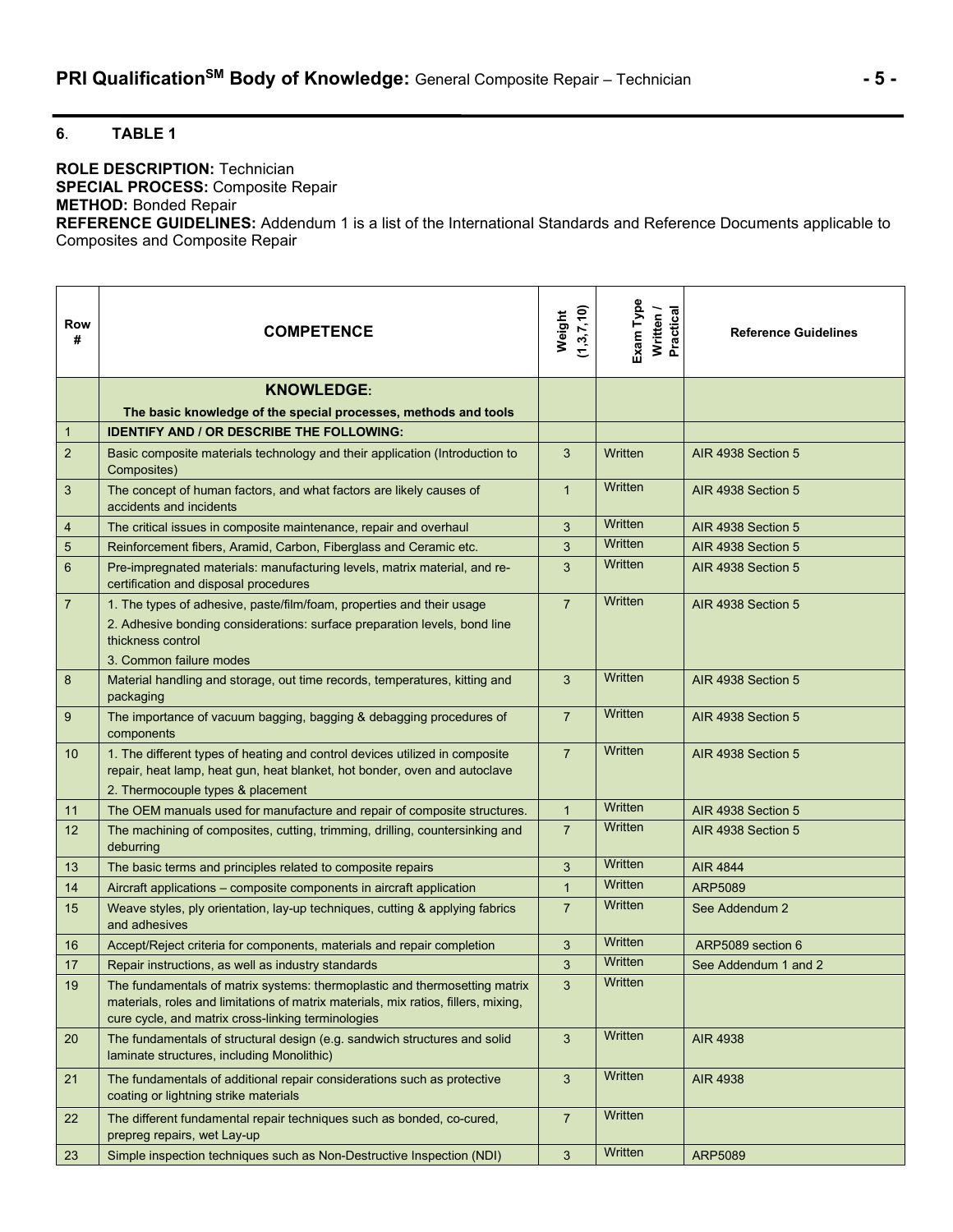# **PRI QualificationSM Body of Knowledge:** General Composite Repair – Technician **- 6 -**

|    | techniques and their limitations selected during manufacture and repair                                                                                       |                |                           |                                  |
|----|---------------------------------------------------------------------------------------------------------------------------------------------------------------|----------------|---------------------------|----------------------------------|
| 24 | Machining/scarf sanding/skin and core removal, potting, splicing, septum &<br>stabilization, core processing                                                  | $\overline{7}$ | Written                   | See Addendum 2                   |
|    | <b>SKILLS:</b>                                                                                                                                                |                |                           |                                  |
|    | The expertise required to perform a particular special process task.                                                                                          |                |                           |                                  |
| 25 | <b>DESCRIBE:</b>                                                                                                                                              |                |                           |                                  |
| 26 | Filling and mixing wet resins at the proper mix ratios                                                                                                        | $\overline{7}$ | Written                   |                                  |
| 27 | Scarfing / taper sanding, core & skin removal                                                                                                                 | $\overline{7}$ | Written                   |                                  |
| 28 | Thermocouple placement                                                                                                                                        | 3              | Written                   |                                  |
| 29 | Use of heat blankets                                                                                                                                          | 3              | Written                   |                                  |
| 30 | Hot bonder programming and operation                                                                                                                          | $\overline{7}$ | Written                   |                                  |
| 31 | Drilling of composites                                                                                                                                        | $\overline{7}$ | Written                   |                                  |
| 32 | Paint removal                                                                                                                                                 | 3              | Written                   |                                  |
| 33 | Properly identify and perform cutting & installation of core                                                                                                  | $\overline{7}$ | Written                   | See Addendum 2                   |
| 34 | Properly perform bagging and debagging of assemblies                                                                                                          | $\overline{7}$ | Written                   | See Addendum 2                   |
| 35 | Properly perform material cutting, applying fabrics and adhesives                                                                                             | $\overline{7}$ | Written                   | See Addendum 2                   |
| 36 | Properly perform lay-up techniques                                                                                                                            | $\overline{7}$ | Written                   | See Addendum 2                   |
| 37 | Properly perform the cure (oven, autoclave, etc.)                                                                                                             | 3              | Written                   | See Addendum 2                   |
| 38 | Must be able to interpret drawing/specification requirements                                                                                                  | 3              | Written                   | See Addendum 2                   |
| 39 | Must be able to understand and interpret shop traveler/work instructions                                                                                      | 3              | Written                   | See Addendum 2                   |
| 40 | <b>READ AND UNDERSTAND WRITTEN INSTRUCTIONS:</b>                                                                                                              |                |                           |                                  |
| 41 | Ability to understand specification requirements and customer flow-down<br>requirements                                                                       | $\mathbf{1}$   | Written                   | See Addendum 2                   |
| 42 | Apply technical knowledge in a skillful way in solving problems                                                                                               | 3              | Written                   | See Addendum 2                   |
| 43 | Awareness with the scope and limitation of the repair                                                                                                         | $\overline{7}$ | Written                   | See Addendum 2                   |
|    |                                                                                                                                                               |                |                           |                                  |
|    | <b>PERSONAL ATTRIBUTES:</b>                                                                                                                                   |                |                           |                                  |
|    | Are statements that will enable judgment of the person's personal<br><b>attributes</b>                                                                        |                |                           |                                  |
| 44 | Must be able to work in a team or independently with minimum supervision                                                                                      |                | N/A                       |                                  |
| 45 | Have a high degree of integrity                                                                                                                               |                | N/A                       |                                  |
| 46 | Be attentive to details                                                                                                                                       |                | N/A                       |                                  |
|    | <b>EXPERIENCE:</b>                                                                                                                                            |                |                           |                                  |
|    | Are the minimum experience requirements expected to demonstrate<br>their competence                                                                           |                |                           |                                  |
| 47 | <b>EDUCATION:</b>                                                                                                                                             |                |                           |                                  |
| 48 | Basic technical mathematics                                                                                                                                   |                | N/A                       | AIR 4938 Section 3               |
| 49 | General shop and hand tool usage                                                                                                                              |                | N/A                       | AIR 4938 Section 3               |
| 50 | Use of precision measurement tools                                                                                                                            |                | N/A                       | AIR 4938 Section 3               |
| 51 | Read basic technical drawings                                                                                                                                 |                | N/A                       |                                  |
| 52 | <b>TRAINING / HANDS-ON EXPERIENCE:</b>                                                                                                                        |                |                           |                                  |
| 53 | Understand criteria required in AIR 4938                                                                                                                      |                | N/A                       | AIR 4938                         |
|    | <b>NON-SPECIAL PROCESS RELATED REQUIREMENTS:</b>                                                                                                              |                |                           |                                  |
|    | Defined within these roles are other general or pre-requisites needed                                                                                         |                |                           |                                  |
| 54 | Identify and describe Material Safety Data Sheets (SDS) and Personal<br>Protective Equipment (PPE) Requirements                                               |                | Written                   | AIR 4938, Section 3 & 6          |
| 55 | Safety & Environmental requirements: knowledge and understanding of<br>safety and handling of hazardous materials, chemicals, etc. regulatory<br>requirements |                | <b>Written</b>            | Environmental laws & regulations |
| 56 | Identify and describe storage requirements of time and temperature<br>sensitive materials                                                                     |                | Written<br><b>Written</b> |                                  |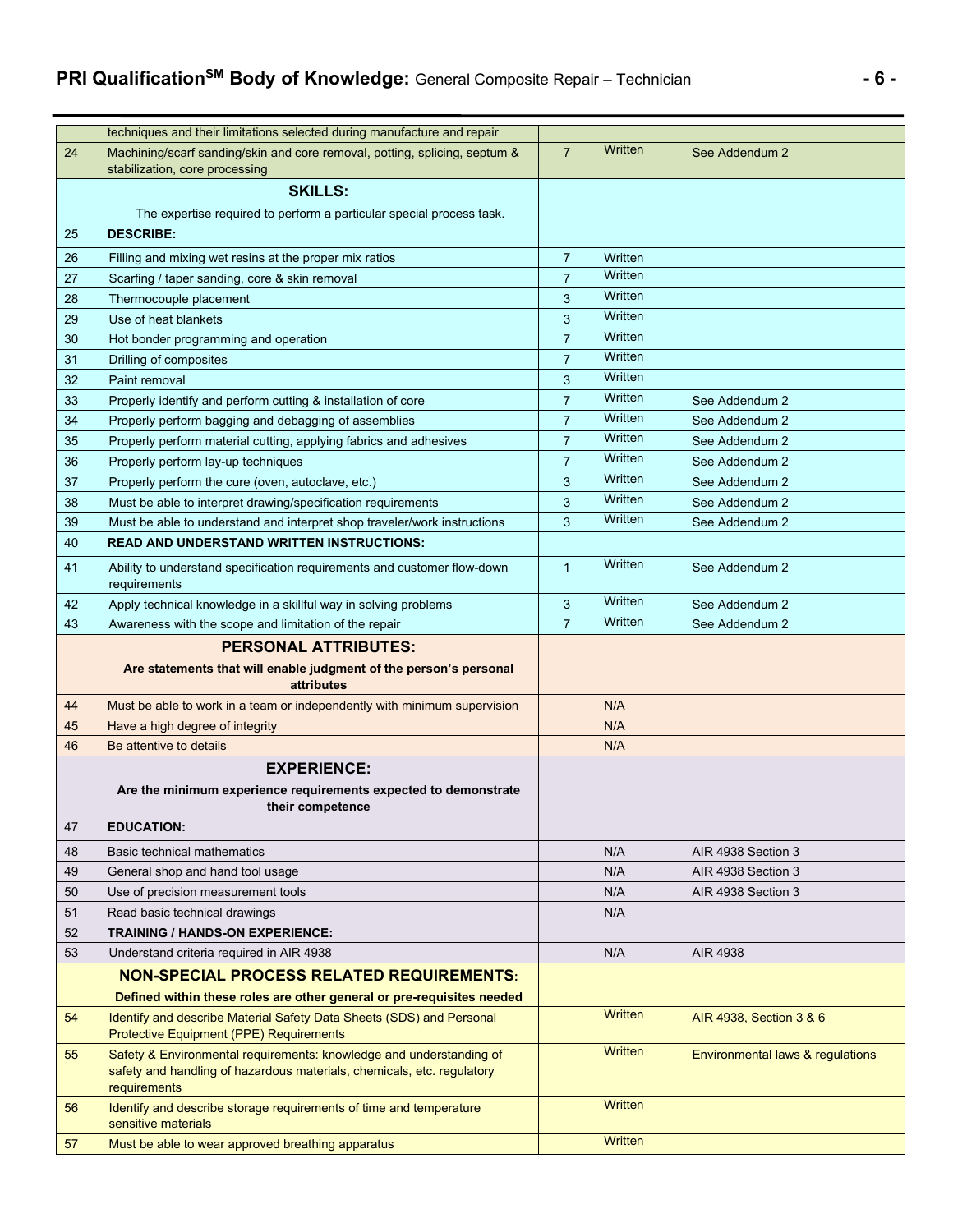# **7. DOCUMENT REVISION HISTORY**

| <b>REVISION DATE</b> | <b>SUMMARY</b>                                                                                |
|----------------------|-----------------------------------------------------------------------------------------------|
| 5 February 2016      | Name of Title changed                                                                         |
| 26 August 2016       | Editorial changes made to update BoK with new template revisions                              |
| 25 September 2018    | Document was reviewed, and document was edited to ensure it was up to date                    |
| 4 December 2019      | Editorial revision to update program name from eQualified to PRI Qualification <sup>SM.</sup> |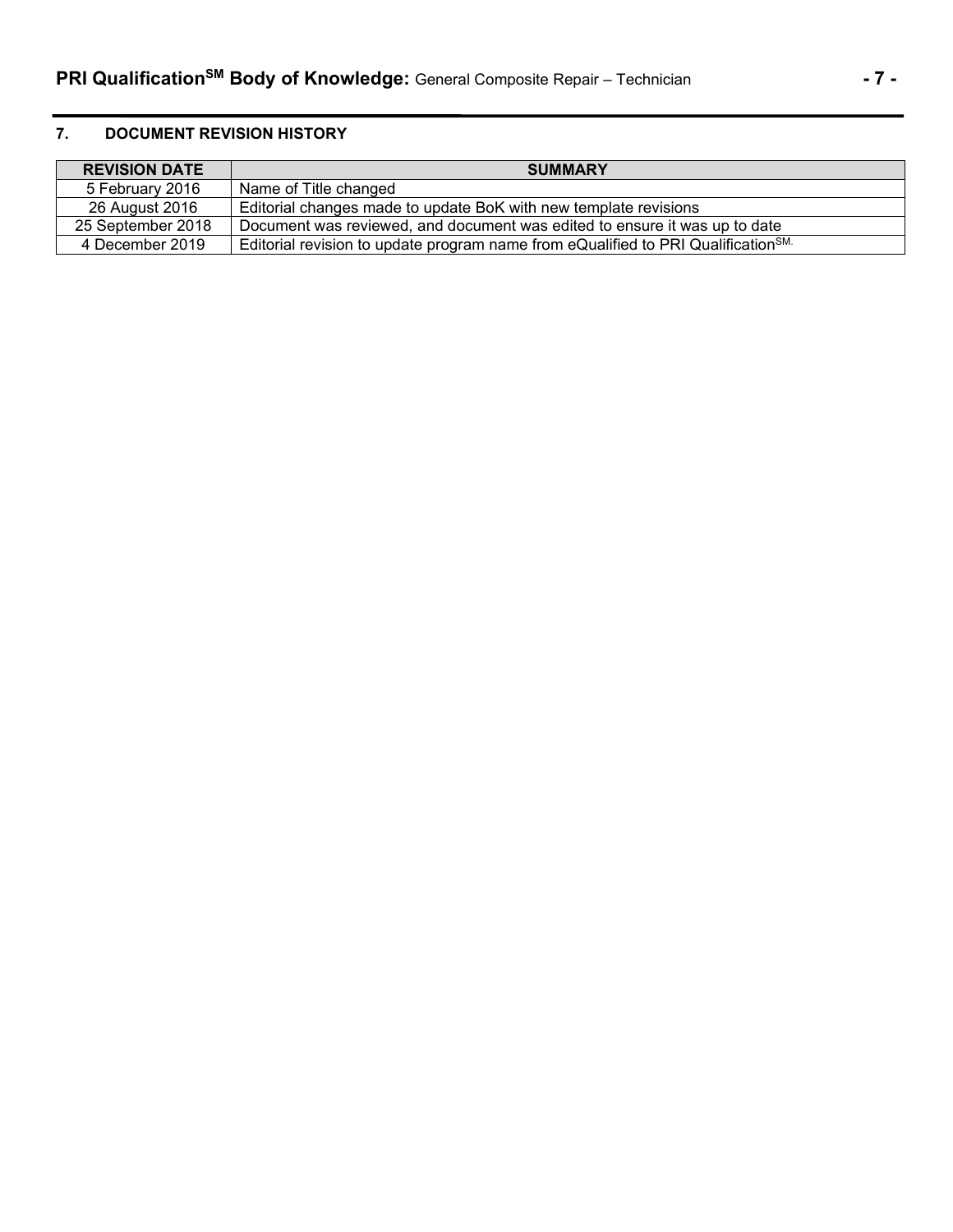# **ADDENDUM 1**

# **LIST OF INTERNATIONAL STANDARDS FOR COMPOSITE REPAIR**

| <b>DOCUMENT TITLE</b>                                                                  | <b>DOCUMENT NUMBER</b> |
|----------------------------------------------------------------------------------------|------------------------|
| <b>Composite Aircraft Structure</b>                                                    | EASA AMC 20-29         |
| <b>Composite Aircraft Structure</b>                                                    | FAA AC 20-107          |
| Repairs and Alterations to Composite and Bonded Aircraft Structure                     | FAA AC 43-214          |
| Development of Training / Qualification Programs for Composite Maintenance Technicians | FAA AC 65-33           |
| Title 14 Code of Federal Regulations                                                   | Part 147               |

### **ADDENDUM 2**

# **ATA/IATA/SAE COMMERCIAL AIRCRAFT COMPOSITE REPAIR COMMITTEE (CACRC) AND NADCAP REFERENCE DOCUMENTS**

| <b>DOCUMENT TITLE</b>                                                                                                                                                                                                                                                                               | <b>DOCUMENT NUMBER</b> |
|-----------------------------------------------------------------------------------------------------------------------------------------------------------------------------------------------------------------------------------------------------------------------------------------------------|------------------------|
| <b>Composites of Metal Bond Glossary</b>                                                                                                                                                                                                                                                            | AIR 4844               |
| Composite and Bonded Structure Technician/Specialist: Training Document                                                                                                                                                                                                                             | AIR 4938               |
| Composite and Bonded Structure Engineers: Training Document                                                                                                                                                                                                                                         | AIR 5278               |
| Composite and Bonded Structure Inspector: Training Document                                                                                                                                                                                                                                         | AIR 5279               |
| Maintenance Life Cycle Cost Model                                                                                                                                                                                                                                                                   | AIR 5416               |
| Repair Tooling                                                                                                                                                                                                                                                                                      | AIR 5431               |
| Teaching Points for an Awareness Class on "Critical Issues in Composite Maintenance and Repair"                                                                                                                                                                                                     | AIR 5719               |
| Paste Adhesive for Core Restoration - Part 1 - General Requirements                                                                                                                                                                                                                                 | AMS 2950/1             |
| Technical Specification: Carbon Fiber Fabric and Epoxy Resin Wet Lay-up Repair Material Part 0 - Introduction                                                                                                                                                                                       | AMS 2980               |
| Technical Specification: Carbon Fiber Fabric and Epoxy Resin Wet Lay-Up Repair Material Part 1 - General<br>Requirements                                                                                                                                                                            | AMS 2980/1             |
| Technical Specification: Carbon Fiber Fabric and Epoxy Resin Wet Lay-Up Repair Material Part 2 - Qualification<br>Program                                                                                                                                                                           | AMS 2980/2             |
| Technical Specification: Carbon Fiber Fabric and Epoxy Resin Wet Lay-Up Repair Material Purchasing Specification<br>- Fabric                                                                                                                                                                        | AMS 2980/3             |
| Technical Specification: Carbon Fiber Fabric and Epoxy Resin Wet Lay-Up Repair Material Purchasing Specification<br>- Resin                                                                                                                                                                         | AMS 2980/4             |
| Carbon Fiber Fabric and Epoxy Resin Wet Lay-Up Repair Material Part 5 - Material Specification: Carbon Fiber<br>Fabrics, Plain Weave, 193 g/m2, and Epoxy                                                                                                                                           | AMS 2980/5             |
| Carbon Fiber Fabric Repair Prepreg, 125°C (250°F) Vacuum Curing Part 0 - Introduction                                                                                                                                                                                                               | AMS 3970               |
| Carbon Fiber Fabric Repair Prepreg, 125°C (250°F) Vacuum Curing Part 1 - General Requirements                                                                                                                                                                                                       | AMS 3970/1             |
| Carbon Fiber Fabric Repair Prepreg, 125°C (250°F) Vacuum Curing Part 2 - Qualification Program for Fiber, Fabric,<br>Resin and Film Adhesive                                                                                                                                                        | AMS 3970/2             |
| Carbon Fiber Fabric Repair Prepreg, 125°C (250°F) Vacuum Curing Part 3 - Purchasing Specification for Epoxy<br>Prepreg                                                                                                                                                                              | AMS 3970/3             |
| Carbon Fiber Fabric Repair Prepreg, 125°C (250°F) Vacuum Curing Part 4 - Purchasing Specification for Film<br>Adhesive                                                                                                                                                                              | AMS 3970/4             |
| Carbon Fiber Fabric Repair Prepreg, 120 °C (250 °F) Vacuum Curing, Part 5 - Purchasing Specification for<br>Companion Non-Structural Glass Fiber Fabric Prepreg                                                                                                                                     | AMS 3970/5             |
| Carbon Fiber Fabric Repair Prepreg, 120 °C (250 °F) Vacuum Curing, Part 6 - Material Specification: Carbon Fiber<br>Fabric Reinforced Epoxy Prepreg for Repair, Plain Weave Fabric, 193 g/m2, Adhesive Film for Repair and Non-<br>Structural Glass Fiber Fabric Reinforced Epoxy Prepreg, 105 g/m2 | AMS 3970/6             |
| Masking and Cleaning of Epoxy and Polyester Matrix Thermosetting Composite Materials                                                                                                                                                                                                                | ARP4916                |
| Drying of Thermosetting Composite Materials                                                                                                                                                                                                                                                         | ARP4977                |
| Core Restoration of Thermosetting Composite Components                                                                                                                                                                                                                                              | ARP4991                |
| Composite Repair NDT/NDI Handbook P                                                                                                                                                                                                                                                                 | AR 5089                |